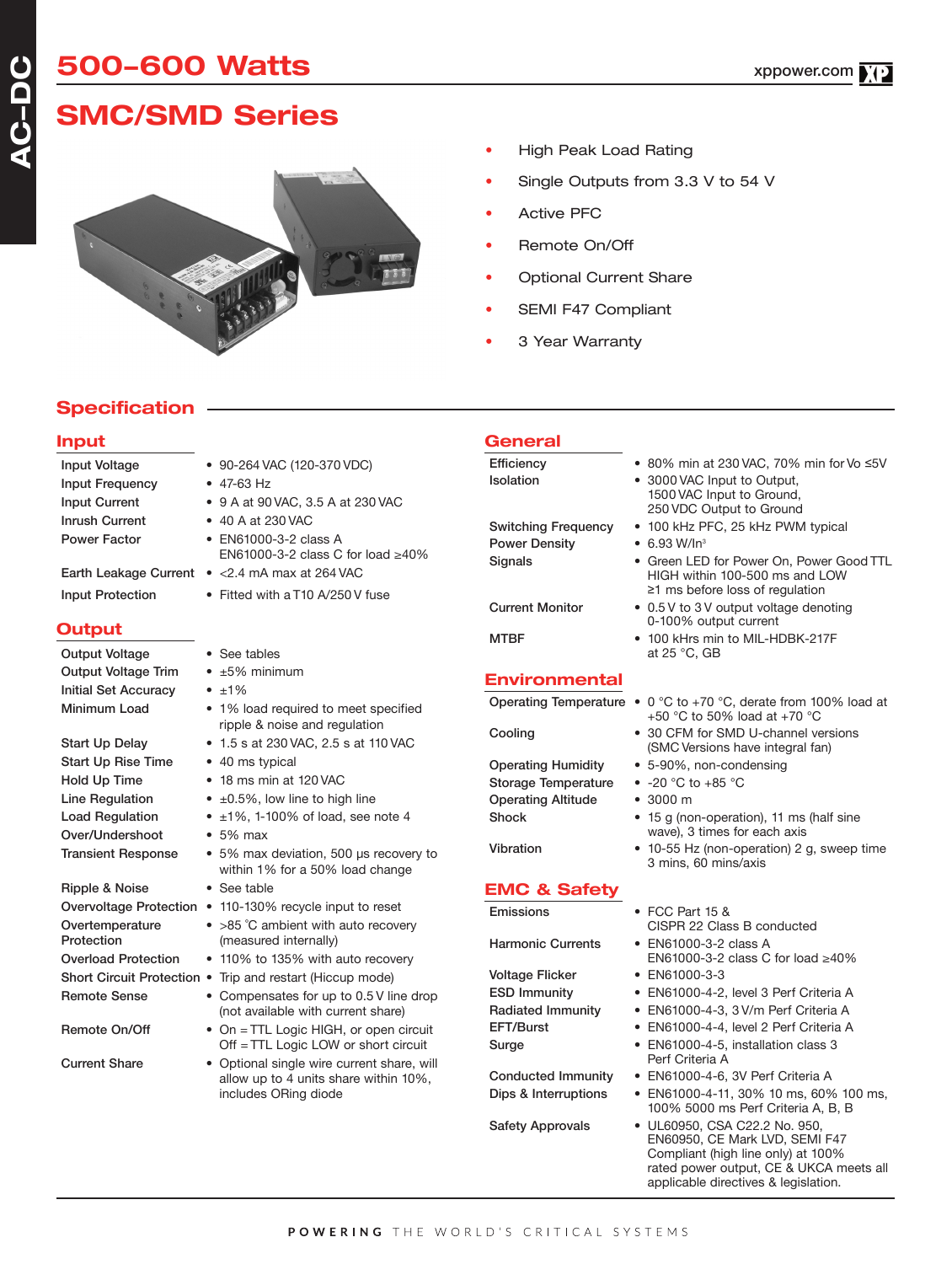# **Models and Ratings \_\_\_\_\_\_\_\_\_\_\_\_\_\_\_\_\_\_\_\_\_\_\_\_\_\_\_\_\_\_SMC/SMD Series**

**AC-DC**

AC-DC

| Output | Output Voltage <sup>(3)</sup> | <b>Output Current</b> |                     | Ripple                 | <b>Model</b>                |
|--------|-------------------------------|-----------------------|---------------------|------------------------|-----------------------------|
| Power  | <b>Preset</b>                 | <b>Maximum</b>        | Peak <sup>(1)</sup> | & Noise <sup>(2)</sup> | <b>Number</b>               |
| 264 W  | 3.3V                          | 80.00 A               | 120.00 A            | 75 mV                  | SMC500PS03-C <sup>(6)</sup> |
| 400W   | 5.0 V                         | 80.00 A               | 120.00 A            | 75 mV                  | SMC500PS05-C <sup>(6)</sup> |
| 500W   | 12.0V                         | 41.67 A               | 75.00 A             | 120 mV                 | SMC500PS12-C                |
|        | 15.0V                         | 31.00 A               | 56,00 A             | 150 mV                 | SMC500PS15-C <sup>(6)</sup> |
|        | 18.0 V                        | 27.78 A               | 50.00 A             | 180 mV                 | SMC500PS18-C <sup>(6)</sup> |
|        | 24.0V                         | 20.83 A               | 37.50 A             | 240 mV                 | SMC500PS24-C                |
|        | 27.0 V                        | 18.50 A               | 33.33 A             | 270 mV                 | SMC500PS27-C <sup>(6)</sup> |
|        | 36.0V                         | 13.89 A               | 25.00 A             | 360 mV                 | SMC500PS36-C <sup>69</sup>  |
|        | 48.0V                         | 10.42 A               | 18.75 A             | 480 mV                 | SMC500PS48-C                |
|        | 54.0V                         | 9.25A                 | 16.67 A             | 540 mV                 | SMC500PS54-C <sup>69</sup>  |
| 297 W  | 3.3V                          | 90.00 A               | 135,00 A            | 100 mV                 | SMC600PS03-C <sup>(6)</sup> |
| 450 W  | 5.0 V                         | 90.00 A               | 135,00 A            | 100 mV                 | SMC600PS05-C <sup>(6)</sup> |
| 600W   | 12.0V                         | 50,00 A               | 75,00 A             | 120 mV                 | SMC600PS12-C                |
|        | 15.0V                         | 40.00 A               | 56,00 A             | 150 mV                 | SMC600PS15-C <sup>(6)</sup> |
|        | 18.0 V                        | 33.00 A               | 50.00 A             | 180 mV                 | SMC600PS18-C <sup>(6)</sup> |
|        | 24.0V                         | 25.00 A               | 37.50 A             | 240 mV                 | SMC600PS24-C                |
|        | 27.0 V                        | 22.22 A               | 33.33 A             | 270 mV                 | SMC600PS27-C <sup>(6)</sup> |
|        | 36.0V                         | 16.67 A               | 25.00 A             | 360 mV                 | SMC600PS36-C(6)             |
|        | 48.0 V                        | 12.50 A               | 18.75 A             | 480 mV                 | SMC600PS48-C                |
|        | 54.0V                         | 11.10 A               | 16.67 A             | 540 mV                 | SMC600PS54-C <sup>69</sup>  |

#### **Notes**

*1. This peak can be taken for 500 μs only, average power should not exceed the maximum power.*

*2. Ripple & Noise is measured using 0.1 μF ceramic and 22 μF electrolytic capacitor, 20 MHz bandwidth.*

*3. Alternative output voltages available, consult sales.*

*4. Load regulation increases to 2% for 0-100% load change.*

*5. For output currents >50 A, please utilise remote sense to meet regulation ratings.*

6. Available for OEM quantities, contact Sales.

# **Options**

- For U-channel version replace 'SMC' in the part number with 'SMD' and remove '-C' e.g. SMD600PS12 (See Derating Curve Note 1.)
- Constant current limit (95-100%) add suffix '-B' (not available on 3.3 V or 5.0 V models), OEM quantities contact Sales.
- Current share and internal ORing diode add suffix '-I' to model number, remote sense not available on '-I' models, OEM quantities contact Sales.
- Optional IEC320 inlet replace suffix '-C' with '-D'. Not available for SMD models.

# **Derating Curve**



1. SMD units require 30 CFM forced air cooling. **Notes**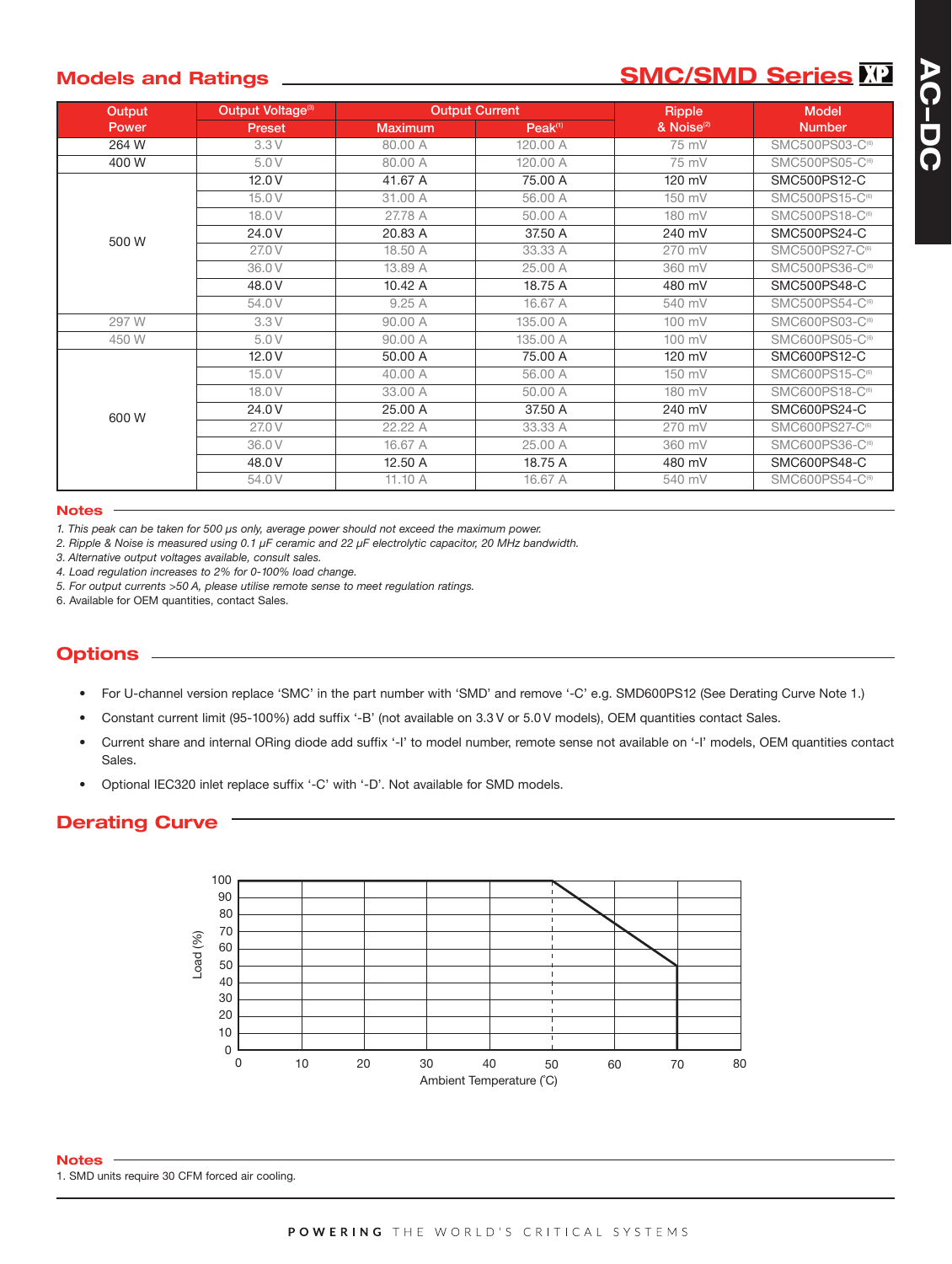#### **SMC with integral fan**

All dimensions are in inches (mm) Weight: 3.30 lbs (1.5 kg) approx. Tolerance: ±0.012 (±0.3 mm)



#### **Notes**

- 1. Logic connector CN3 mates with JST XHP-7 or equivalent and JST SXH-002T-P0.6 crimp terminals.
- 2. Fan connector mates with JST XHP-2 or equivalent and JST SXH-002T-P0.6 crimp terminals. Output is 12 VDC/160 mA
- 3. Current share not available with constant current models.
- 4. Maximum mounting screw penetration: 0.2 (5.00) on bottom side and 0.25 (6.30) on both sides.
- 5. Maximum screw terminal torque: Input: 7 lbin (0.8 Nm), Output: 15.7 lbin (1.8 Nm)